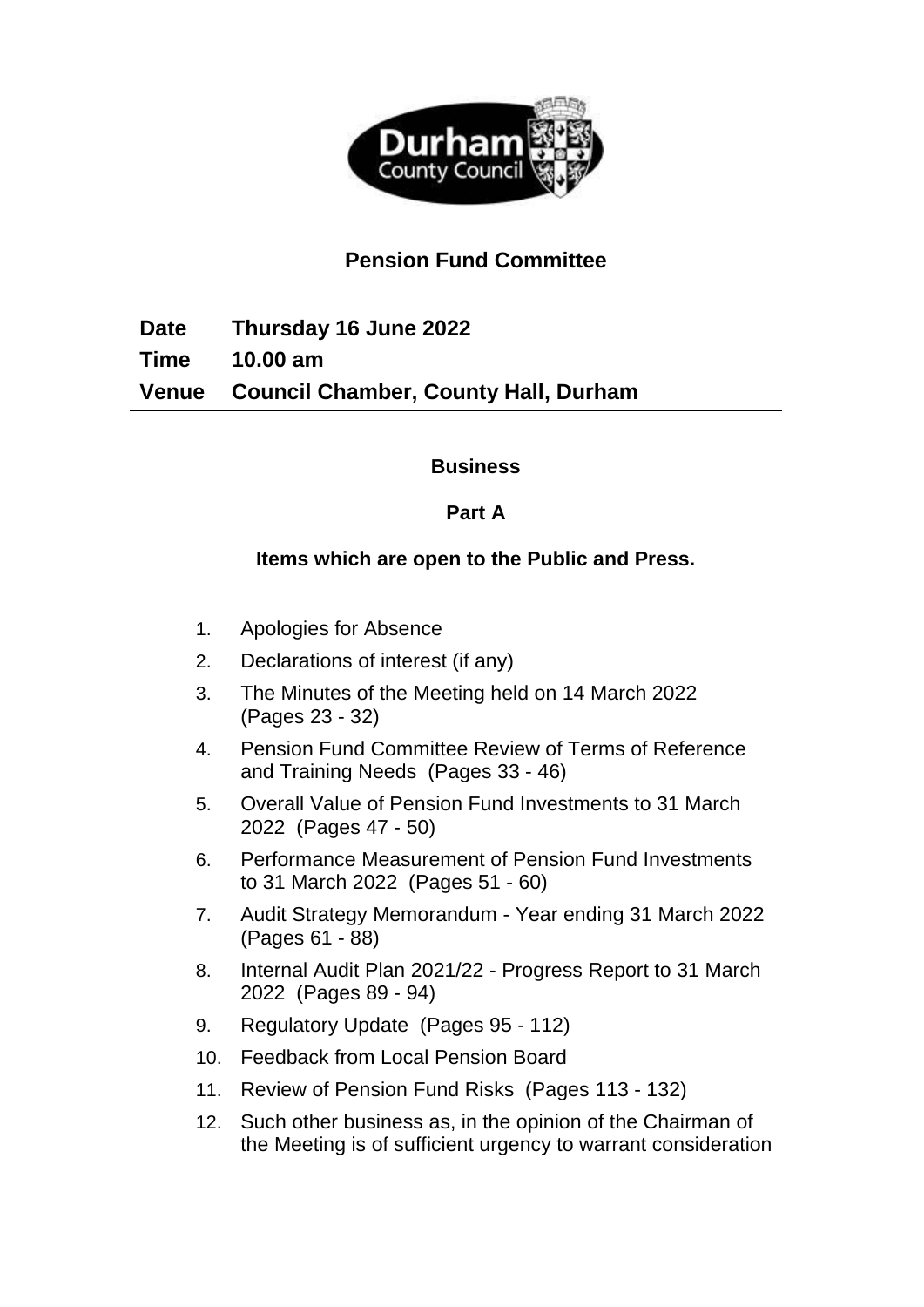13. Any resolution relating to the exclusion of the public during the discussion of items containing exempt information

## **Part B**

#### **Items during which it is considered the meeting will not be open to the public (consideration of exempt or confidential information)**

- 14. Cyber Security at Durham County Council (Pages 133 - 144)
- 15. The Minutes of the Meeting held on 14 March 2022 (Pages 145 - 152)
- 16. Investment Strategy Review Update(Pages 153 164)
- 17. Report of the Pension Fund Adviser(Pages 165 200)
- 18. Report of the Independent Investment Adviser (Pages 201 - 230)
- 19. Border to Coast Pensions Partnership Quarterly Performance Report(Pages 231 - 278)
- 20. Report of Alliance Bernstein(Pages 279 296)
- 21. Report of Mondrian Investment Partners(Pages 297 300)
- 22. Report of CBRE Global Investment Partners (Pages 301 - 328)
- 23. Border to Coast Pensions Partnership Private Monitor Report(Pages 329 - 388)
- 24. Such other business as, in the opinion of the Chairman of the meeting, is of sufficient urgency to warrant consideration

#### **Helen Lynch** Head of Legal and Democratic Services

County Hall Durham **8 June 2022**